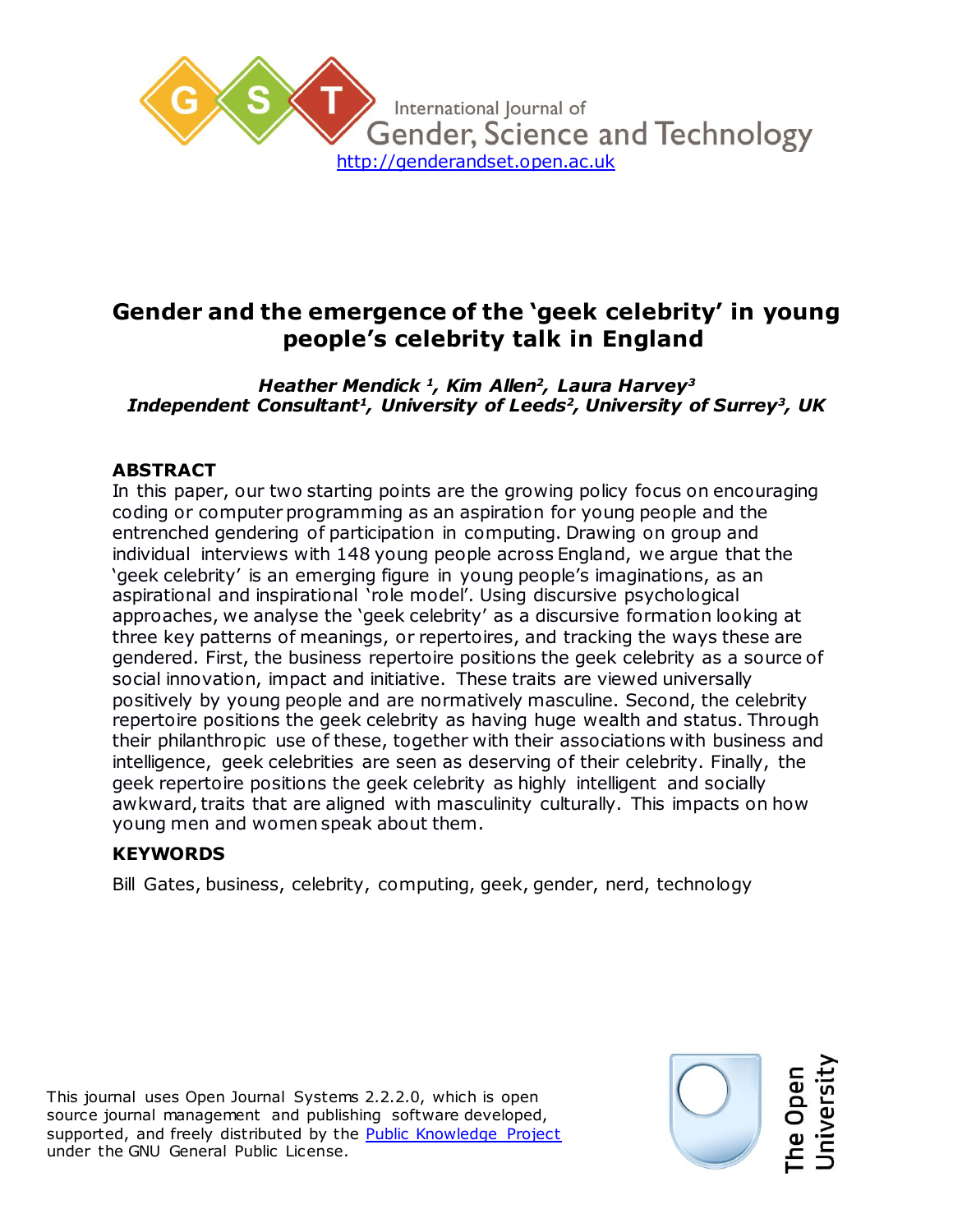## **Gender and the emergence of the 'geek celebrity' in young people's celebrity talk in England**

## **INTRODUCTION: CODING OUR FUTURE**

Technological knowledge and skills have long been aligned with individual and national economic progress (e.g. DfES, 2006). However, the last three years have seen a new and distinct promotion of coding, or computer programming, by a range of national and transnational bodies and corporations. In 2013, the [European](http://codeweek.eu/)  [Commission set up an annual Code Week](http://codeweek.eu/) with events across Europe aimed at children and young people, alongside the European Union's Code for Europe, in which "agile" and "entrepreneurial" developers "solve local civic challenges". The UK [Government declared 2014 The Year of Code](http://yearofcode.org/) and introduced [computing into the](https://www.gov.uk/government/publications/national-curriculum-in-england-computing-programmes-of-study/national-curriculum-in-england-computing-programmes-of-study)  [primary and secondary school national curriculum.](https://www.gov.uk/government/publications/national-curriculum-in-england-computing-programmes-of-study/national-curriculum-in-england-computing-programmes-of-study) Code.org presents itself as a global campaign with its website proclaiming that students of its tutorials have written [over 7](https://code.org/loc) [billion lines of code.](https://code.org/loc) There is now [a UK version.](https://uk.code.org/) These initiatives indicate a significant investment in programming careers within education and economic policy, aligning coding with business and entrepreneurialism within an alleged 'knowledge economy' of high-skill jobs. These moves draw on the growth of 'new media work', "popularly regarded as exciting and cutting edge. ... [I]ts practitioners are seen as artistic, young and 'cool' – especially when compared with the previous generation of technologically literate IT workers … who had a distinctly more 'nerdy' or 'anoraky' image" (Gill, 2002, p.70). However, while many, if not [most, of the early computer programmers were women](http://www.smithsonianmag.com/smart-news/computer-programming-used-to-be-womens-work-718061/?no-ist), computing has become an increasingly male-dominated field (Abbate, 2012; Bury, 2011; Prescott and Bogg; 2011). Thus it is vital to interrogate the gendering of these new worker identities to which young people are encouraged to aspire.

The varied coding campaigns that have emerged over the last few years provide an insight into such gendering: they both deny and reproduce the gender inequalities that mark computing participation. Women are implicitly constructed as a problem, by being mentioned repeatedly in relation to a discourse of 'untapped potential'. [Neelie Kroes, Vice President of the European Commission, assures her viewers that](https://www.youtube.com/watch?v=MfxWn4YHXt4)  [coding is "for men and women"](https://www.youtube.com/watch?v=MfxWn4YHXt4). The young woman who fronted the 2013 European Code Week campaign, [Alija Isaković, states that](https://www.youtube.com/watch?v=tJxBgqaI9lA) [her](https://www.youtube.com/watch?v=tJxBgqaI9lA) [key motivation](https://www.youtube.com/watch?v=tJxBgqaI9lA) is all the young women she knows with great business ideas who lack technological know-how, and informs us of initiatives aimed at "kids, women, adults", as if all adults were male. [US President Barack Obama, speaking for code.org](https://www.youtube.com/watch?v=6XvmhE1J9PY) insists that coding is for everyone "whether you're a young man or a young woman". The UK and US-based campaigns are keen to present a rainbow image, with [a high profile US video](https://www.youtube.com/watch?v=FC5FbmsH4fw) featuring a Black girl in a village and a Middle-Eastern girl in a hijab telling us in their own languages how many lines of code they have written. However, it is more often white men who speak from coding experience while women and people of colour figure as amateurs who are learning to code. When women do feature as coders, they are far less famous than their male counterparts such as Microsoft founder Bill Gates and Facebook CEO Mark Zuckerberg. So while these campaigns superficially present coding as democratic and accessible to all, inequalities appear through the placement of bodies and the direction of flow of knowledge.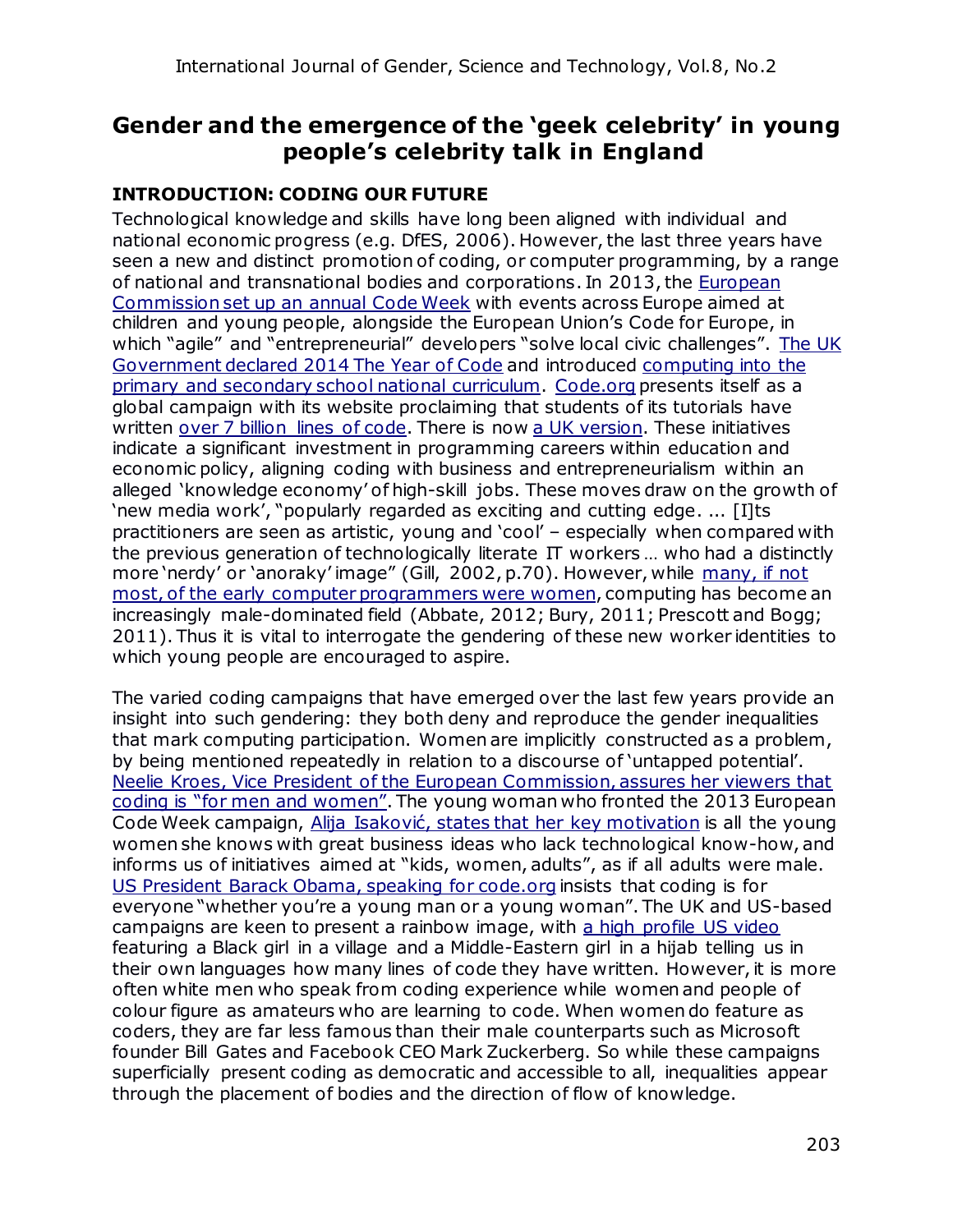Even as these campaigns attempt to re-brand coding as trendy ("great coders are today's rockstars") and inclusive ("it's easier than you think"), they remain haunted by 'geek clichés' as we encounter young men who taught themselves to code before they reached adolescence and built successful businesses in their teens. These geek clichés are also embodied in the celebrities they feature, including many like Gates and Zuckerberg, whose public images encompass *both* business success based in coding skills *and* social awkwardness. These campaigns are largely aimed at young people, hoping to encourage them to follow educational and career pathways in the field. But '"w]e still do not know what the real messages are which reach adolescents and young adults when they see a … role model ahead of them (Byrne, 1993, p.92). Given the tensions we have begun to sketch here, in this paper we analyse young people's views of these 'geek celebrities' who are being presented to them as aspirational role models. We do this by drawing on a large-scale qualitative study of the role of celebrity in young people's aspirations in England. We use data from group and individual interviews with 148 young people aged 14-17 to evidence the emergence of a new discursive formation: the 'geek celebrity'. We show how this figure is culturally aligned with masculinity, combining business success, celebrity status and geekiness.

#### **THEORY AND METHODOLOGY: ANALYSING THE RELATIONS BETWEEN GENDER AND TECHNOLOGY.**

A large body of work explores the gendering of mathematics and science. Research shows that media representations of people who work with these subjects are predominantly white, middle-class, 'geeky' men (Moreau, Mendick, & Epstein, 2009; Haran, Chimba, Read, & Kitzinger, 2007; O'Keefe, 2013). Further, analysis of these subjects has shown that they are constructed through a series of gendered oppositions which position them with masculinity as objective, rational, hard, against subjective, emotional, soft, feminine subjects, in ways that make it more difficult for girls and women to identify with them (Archer, DeWitt, Osborne, Dillon, Willis & Wong, 2012; Mendick, 2006; Walkerdine, 1988). However, while there has been much research on media and wider cultural representations of mathematicians/mathematics and scientists/science, there is relatively little work on coders/computing. That which does exist positions the discipline similarly, arguing that images of disembodied machines controlled by geeks and hackers culturally align technology generally and computing specifically with masculinity (Clegg, 2001; Lupton, 1995; Wacjman, 1991). These impact on women's relationships with computing (Bury, 2011; Phipps, 2008), in ways that intersect with social class, ethnicity and sexuality (Stepulevage, 1994; Varma, 2007). In this paper, we contribute to this literature by interrogating the figure of the geek celebrity, mapping the contours of this new discursive formation and tracing its relationship to gender. Following Linda Stepulevage (2001 p.326), we explore not the male-dominance of technology per se, but the relations between gender and technology "so that the social practices which help to constitute difference can be highlighted". Following Judith Butler (1990), we see gender not as 'natural', a fact about oneself, but as a phenomenon that is being constantly produced and reproduced through our talk and actions, including in relation to technology (Bury, 2011; Wacjman, 1991).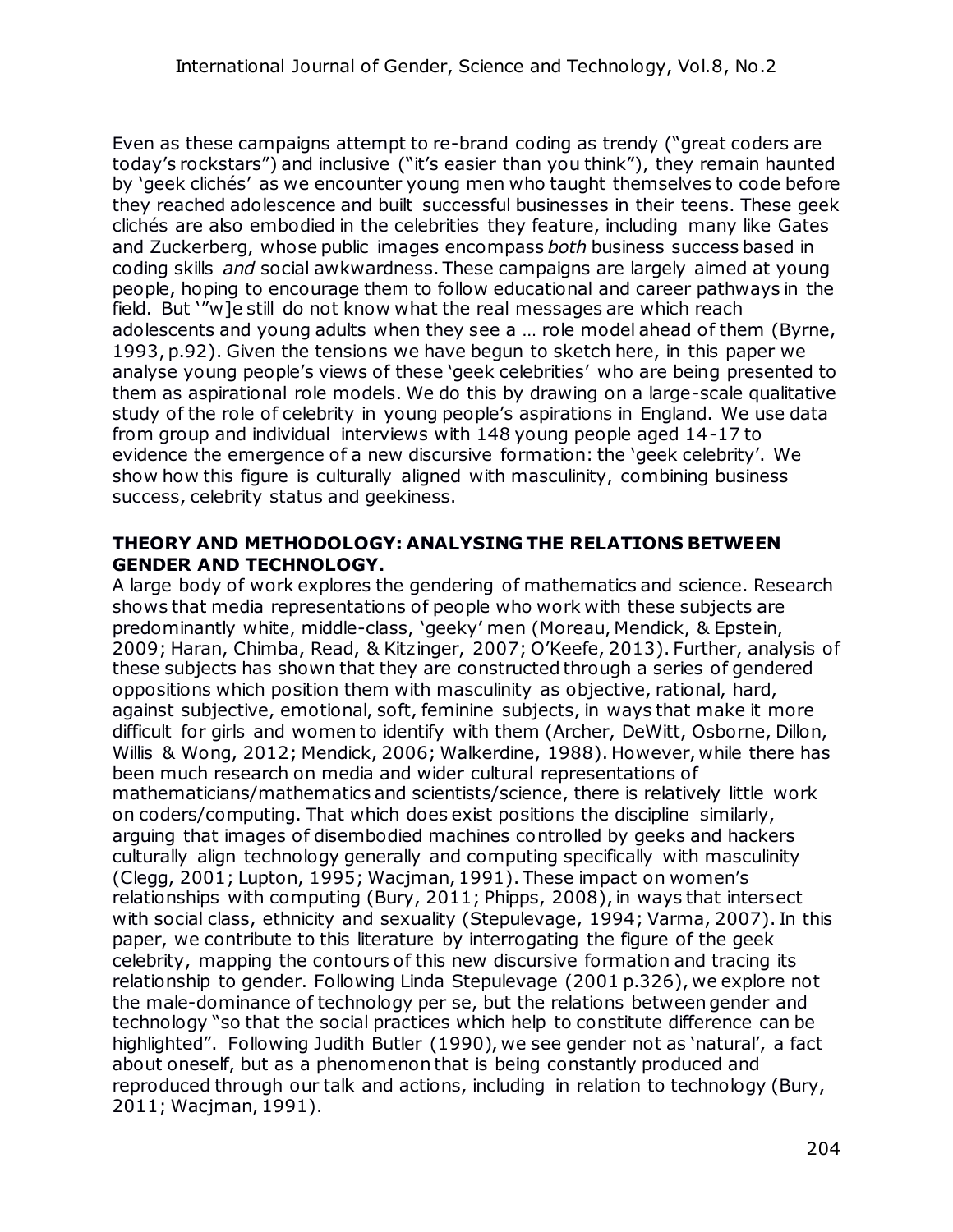This paper draws on a larger study of ['The role of celebrity in young people's](http://celebyouth.org/)  [classed and gendered aspirations](http://celebyouth.org/)' funded by the UK's Economic and Social Research Council. Our rationale for the research was to intervene into debates around the impact of celebrity on young people's aspirations. [UK politicians and teacher unions](http://www.theguardian.com/teacher-network/2012/nov/16/celebrity-culture-students-problems-policy)  [have spoken out on the 'dangerous effects' of celebrity](http://www.theguardian.com/teacher-network/2012/nov/16/celebrity-culture-students-problems-policy), expressing fears that young people are a get-rich-quick generation who want fame (as footballers' wives or Reality TV stars) rather than achievement based on hard work and skill (Mendick, Allen, & Harvey, 2015). Such statements create a 'moral panic' around celebrity, taking attention away from wider social and economic issues and inequalities. They are also based in assumptions about young people rather than evidence of what young people actually say and do. Through our research, we are tracing how discourses, or collections of meanings, about celebrity/ies become part of the ways that young people talk about, and so know, their-selves and others. We show how attending to young people's 'celebrity talk' can help us to understand how they make sense of educational and career pathways (Allen & Mendick, 2012).

Our empirical data are drawn from 24 group and 51 individual interviews with young people aged 14 to 17 – all of whom were in full-time schooling. These were carried out in 2012-13 in six 11-18 co-educational state schools, two in each of: London, a rural area in South-West England, and Manchester (a city in Northern England). In each school, we held four group interviews, two with students aged 14-15 and two with students aged 16-17. Most groups contained six students and all but two were mixed gender. The participants were made up of 81 females and 67 males; 82 were White British and 62 from a mix of Black and Minority Ethnic Backgrounds, with 4 choosing not to answer; 63 of the participants said that at least one of their parents had been to university and 64 that none had, with the remainder unsure or choosing not to answer. We did not impose a definition of celebrity but instead used the group interviews to examine the shared negotiation of meanings around aspiration and celebrity. We began by asking participants to identify those celebrities whom they most liked and/or disliked, moving on to ask them to: describe an 'ideal celebrity'; talk about what makes someone a celebrity; and discuss how they consume celebrity.

As we elaborate in the next section, we were surprised that young people included many technological entrepreneurs as celebrities often speaking passionately about them. In particular, Bill Gates was mentioned in nine group interviews, across five of the six participating schools. As a result, in the subsequent individual interviews, we asked 51 young people, drawn from across the group interview participants, to imagine that Gates (along with 11 other popular celebrities) were their age and attended their school and then to discuss who they would want to befriend, who they would want to avoid, and how each celebrity would perform academically and socially within the school.

The interviews were audio-recorded and transcribed. We used the computer package NVivo to code the group interview data into seven broad themes capturing the main areas of discussion, including 'behaviours', 'genres' and 'routes to celebrity'. We used the spreadsheet Excel to collate and compare the individual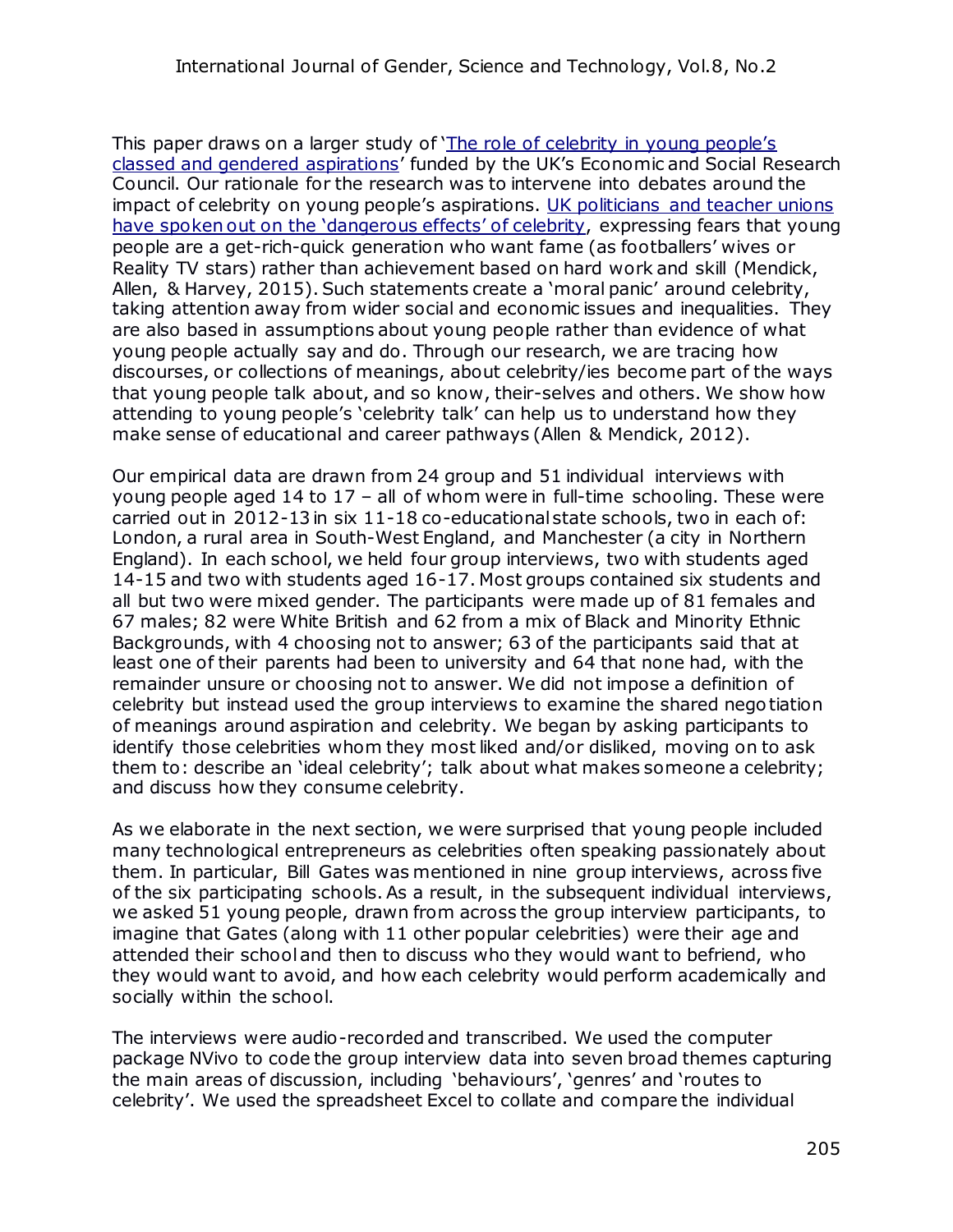interview data. In this paper we draw across the group and individual interviews, tracking the emerging figure of the 'geek celebrity' and the positioning of the young people in relation to this (Davies & Harré, 1990). Following Michel Foucault (1972, p.38), we describe the 'geek celebrity' as a discursive formation: "whenever, between objects, types of statement, concepts, or thematic choices, one can define a regularity (an order, correlations, positions and functionings, transformation), we will say … that we are dealing with a discursive formation". In unpicking the discursive formation 'geek celebrity' we have analysed the data to identify the detail of the patterns of meanings which combine to constitute it. In doing this we have borrowed from discursive psychology to analyse the fine grain of young people's talk (Billig, 1992; Wetherell, 1998). In particular, we identified what discursive psychology refers to as interpretive repertoires. These are the descriptions or the discursive resources on which people draw in their meaning making. "An interpretive repertoire is a culturally familiar and habitual line of argument comprised from recognisable themes, common places and tropes" (Wetherell 1998, p.400). This tool enables identification and examination of contrasting systems of meaning and how they are accomplished in talk.

In the next four analytic sections of the paper, we first introduce geek celebrities, as they emerged in young people's celebrity talk, and then look in turn at the three interpretive repertoires that young people use to construct them, identifying the key themes and tropes that comprise each. We have called these repertoires: the business repertoire, the celebrity repertoire and the geek repertoire.

#### **INTODUCING THE GEEK CELEBRITY**

We identified the geek celebrity through our coding of the group interview data into genres, that is, the broad fields – of music, sport, reality television and so on – that constitute a celebrity's main 'claim to fame'. We used genre as a coding theme because of how, within the young people's talk, as within public debate, genre impacts how celebrities are spoken about with some fields being valued over others (Allen & Mendick, 2012). Business as a genre of celebrity came up in 13 of the 24 group interviews. These celebrities are not as oft-mentioned as those from the genres of sport, music or film, but they feature in discussions in most of the group interviews, in five of the six schools and more often than those from some other genres, notably science and nature. Apart from Richard Branson (Virgin) and a passing reference to the adventure tourism company Bungy, *all of those who young people primarily associated with business are drawn from the field of technology*. Branson, while having a range of other business interests, is increasingly culturally associated with science and technology through many of his high-profile personal and commercial ventures. These include Virgin Galactic's development of space tourism, Virgin Media's broadband and digital empire, and his multiple world-record attempts involving balloons, boats and various other vehicles. Alongside Branson, Alan Sugar (Amstrad), Bill Gates (Microsoft), Burnie Burns and Gavin Free (Rooster Teeth Productions), and Steve Jobs (Apple) are named, alongside "the guy who created Twitter" (Jack Dorsey), "the guys who made Google" (Larry Page and Sergey Brin), "the Facebook guy" (Marc Zuckerberg) and "the FarmVille guy" (Mark Pincus). Of these, all are male, all are white and all but Sugar come from professional middle-class backgrounds (Sugar's working-class upbringing is central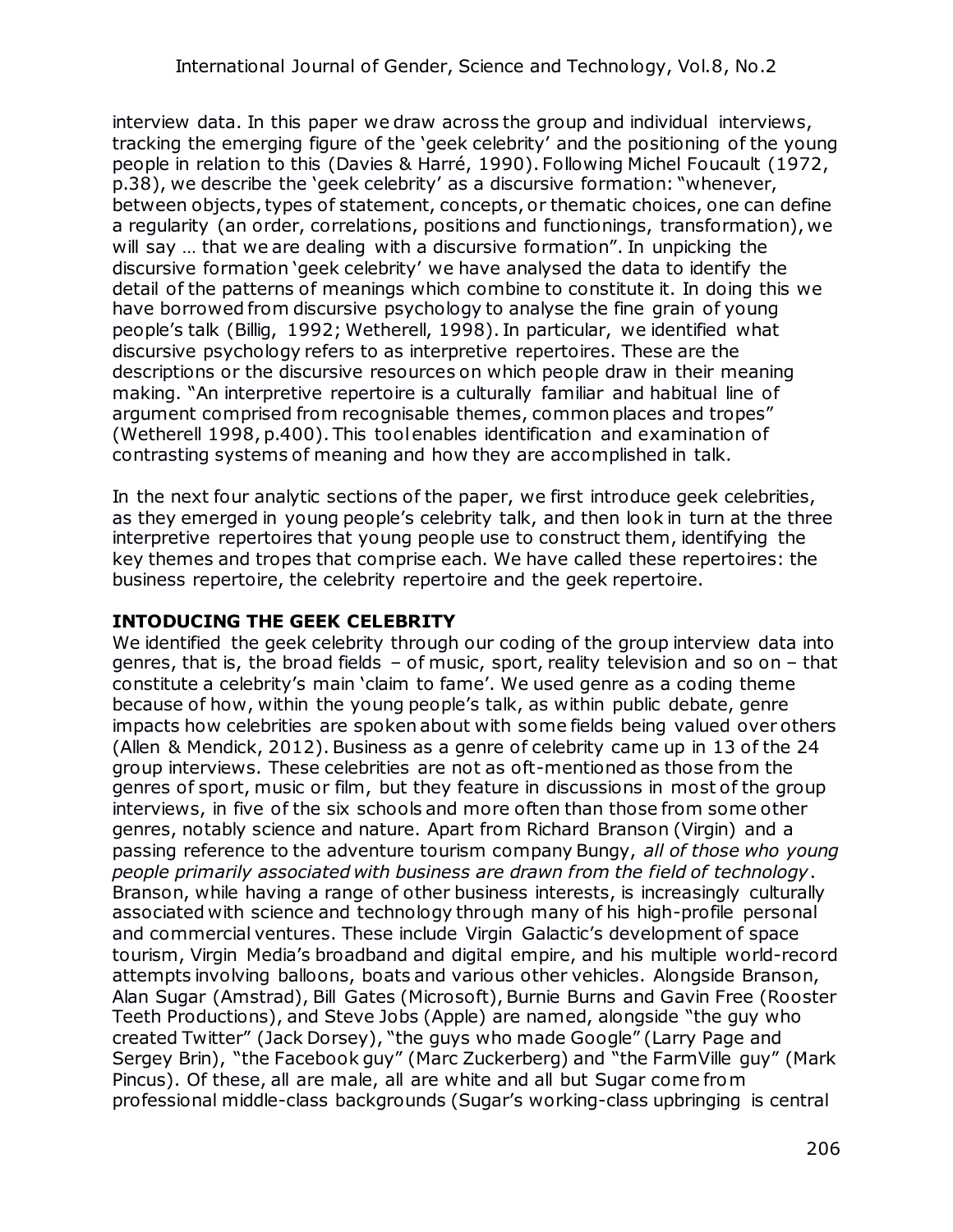to his public persona, see Allen & Mendick, 2013; McGuigan, 2008). As Kunyosying and Soles (2012) identify, geek brings together characteristics of being nonconformist, unpopular and lacking in social skills with interests in and access to potentially-profitable knowledge. These match with two of the three interpretive repertoires that characterise the young people's talk about these figures: the geek repertoire and the business repertoire. The third is the celebrity repertoire and concerns the wealth and power that attach to their celebrity status. We have thus called these figures 'geek celebrities' because they bring together these three repertoires within a new discursive formation.

Our central methodological commitment throughout the data collection process was that research on young people should be 'youth centred' (Skelton & Valentine, 1998). Thus, we allowed our participants to interpret 'celebrity' and to identify and contest the boundaries of this category. This meant that we were often surprised by those people whom young people included within (or excluded from) celebrity – expanding celebrity from the 'traditional' or 'expected' fields of entertainment and sport to include criminals, politicians and businesspeople. The emergence of this group of geek celebrities is in part a result of the openness of our methodological approach. But it also reflects the wider 'celebrification' of new media careers and changes within the cultural, publicity and media industries that associate celebrity with a broader range of fields (Gill, 2002; Turner 2013). That the fields of business and technology were not talked about more often is also bound up with young people's understandings of celebrity and what and who can be included in discussions about this. Thus it is likely that our data underestimate the significance of these figures in young people's consumption, in relation to who value and view as

aspirational and inspirational."

We can see the ambiguity about whether businesspeople are 'celebrities' in this group interview, where one young man, OrangeJuice (participants chose their own pseudonyms) questioned whether there were any celebrities in the investment banking field to which he aspired:

Interviewer: Anyone else want to say … whose job they want to be? Maybe you wouldn't want their job, but whose... OrangeJuice: My dream job is an investment banker. And I don't know anyone, like celebrities that are... Interviewer: ...any celebrity bankers. [laughter] OrangeJuice: No. Eleanor-Marie: I don't think I'd like to be a celebrity. Syndicate: Alan Sugar is sort of like a role model for that, isn't it? (London, 14-15 years old)

Despite OrangeJuice's reservations, as Syndicate's intervention suggests and as we indicated above, a whole range of technological entrepreneurs did emerge in young people's celebrity talk, including Sugar. In this paper we show that their celebrity status is an intrinsic part of their appeal to young people. However, as Eleanor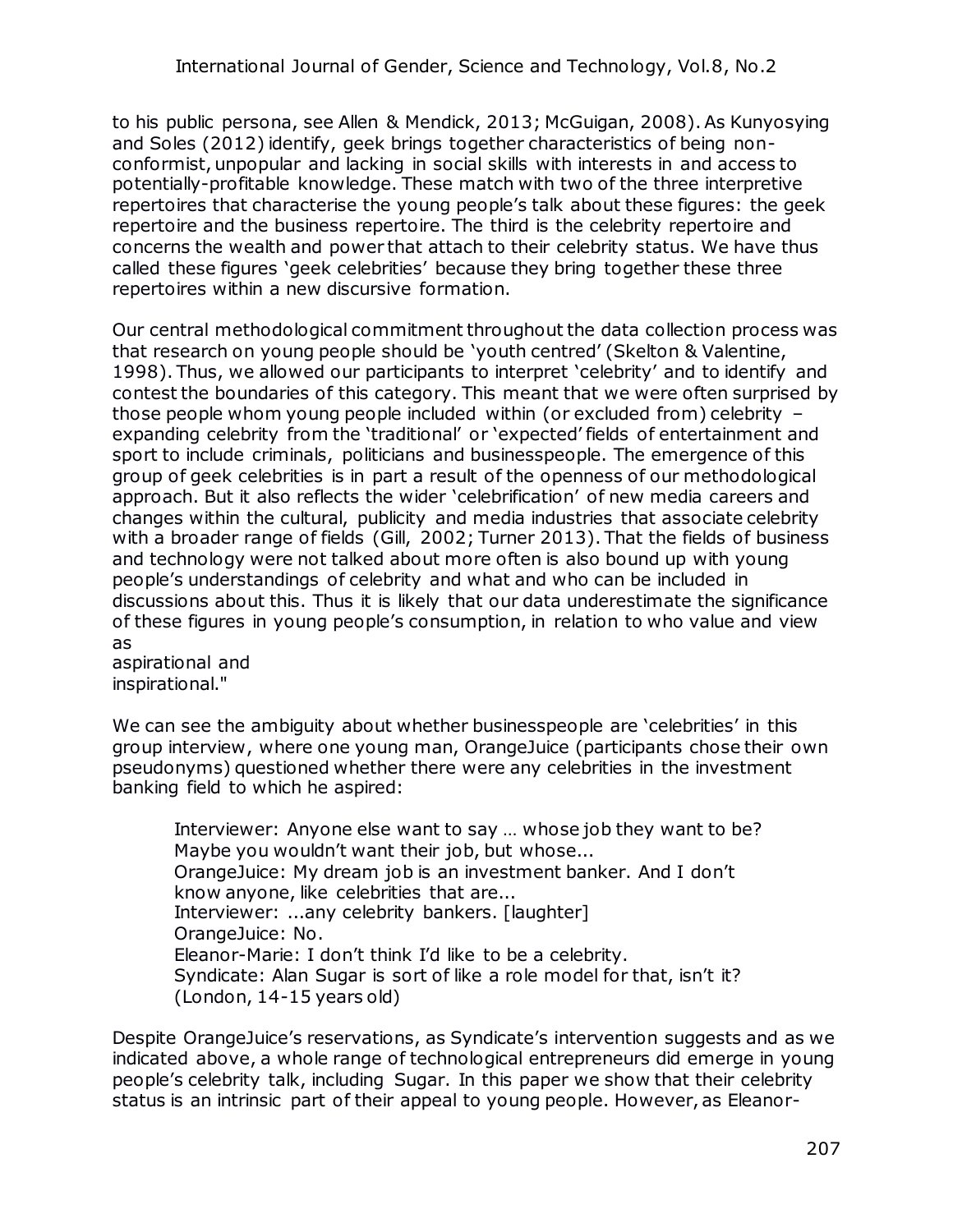Marie's comment suggests, and contrary to widespread assumption, young people are ambiguous about the desirability of fame (Harvey, Allen, & Mendick, 2015). Indeed, celebrity status attached to fame in and of itself, is devalued in our culture (Tyler & Bennett, 2010) within a 'crisis of fame' discourse in which contemporary celebrity is seen to have become detached from work, merit or talent (Mendick, Allen, & Harvey, 2015). Thus the ambiguous location of geek celebrities in contemporary celebrity, and their association with business and technology, allows them to maintain worth as famous for 'the right reasons' and deserving of their status in the public imagination. As we show in what follows, geek celebrities operated in young people's talk to make distinctions, to oppose the good with the bad. Such oppositions are never innocent. Jacques Derrida (2002/1981, p.39) writes, "we are not dealing with the peaceful coexistence of a *vis-à-vis*, but rather with a violent hierarchy." One of the two terms governs the other (axiologically, logically, etc.), or has the upper hand'. In our data we have: deserving celebrities over undeserving celebrities, innovators over the unoriginal, the naturally intelligent over the hard workers, the masculine over the feminine. While ostensibly distinctions between celebrities, these are always already also distinctions between lifestyles, aspirations, and career and educational pathways.

In these next sections we analyse young people's celebrity talk about geek celebrities in greater detail. We track these oppositions through the three key interpretive repertoires that define these celebrities, the "recurrently used systems of terms used for characterizing and evaluating actions, events and other phenomena" (Potter & Wetherell, 1987, p.149). We look in turn at their business success, their wealth and power, and their intelligence and social awkwardness. Throughout we identify how these repertoires are gendered through their associations with cultural features of masculinity.

#### **THE BUSINESS REPERTOIRE: INITIATIVE, INNOVATION, IMPACT**

Business is present in the young people's talk in discussions of two groups of celebrities. First, there are the geek celebrities listed above who are primarily defined by their work within the business world (specifically with technology) and for whom fame is a by-product of this. Second, there are a group of celebrities for whom business is an additional label, with their main claim to fame being in another field. They are female-dominated, work in fashion, music and television, and their position as businesspeople is contested; they are not geek celebrities but are representative of geek celebrities' Others. The construction of any position "involves establishing opposites and 'others' whose actuality is always subject to the continuous interpretation and re-interpretation of their differences from" the governing position (Said, 1995, p.332). In other words, all discursive formations are defined by both their inside and their outside. Thus in this section, we look at the oppositions between these two groups tracking how, through these, business is aligned with technology *and* masculinity.

Across our dataset, geek celebrities tend to be discussed positively, being talked about as inspirational, intelligent, successful and as having a huge impact on society, through the creation of new products and services. The following extract is typical of how geek celebrities feature in the group interviews. Here, two young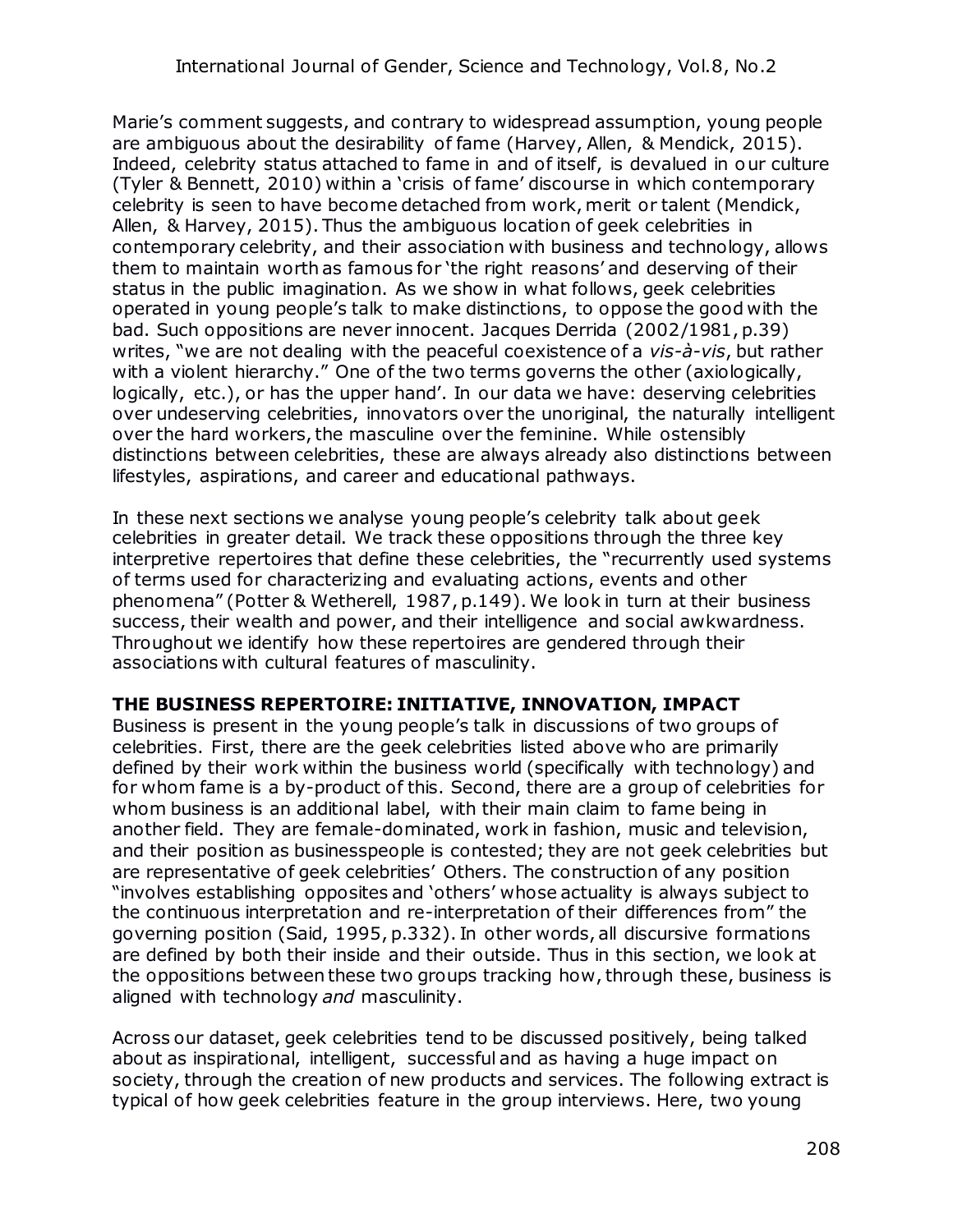men who both chose the pseudonym Bob discuss whose celebrity life they would like:

Bob1: Richard Branson, who's like really rich, and like he has a big business, so you can like improve someone's ideas and make better business as well. He owns a private island, that's pretty cool as well. Bob2: I would say Bill Gates because he's really rich and yeah, I just like his lifestyle. … because he created like a whole new generation to technology, and that's something I want to do. Cos he's really successful because of what he created, so that would be really nice. Interviewer: How about you with Richard Branson? Bob1: Sometimes business can help people you need business to like run or start like business or marketing or something and some people's careers are to be businessmen and to have like Richard Branson as inspiration, he can help people get some ideas to how to make money and stuff and make profits. (London, 14-15)

Both participants first state that they are attracted to Gates' and Branson's lifestyles because of their extreme wealth, drawing on the celebrity repertoire that we discuss in the next section. However, each then mobilises the business repertoire. This repertoire relates business to innovation ("he can help people get some ideas"), initiative ("you need business to like run or start") and impact ("he created like a whole new generation to technology"). These relationships are also evident elsewhere in descriptions of Google as "huge" and Gates as having "created something that everyone uses". One young woman said of Dorsey, "I owe him an awful lot, which is life … He invented Twitter" (South West, 14-15). While distinctions between 'digital natives' and 'digital immigrants' are reductive (Jenkins, 2007), these young people are part of a generation who have grown up using technology throughout their lives (Buckingham, 2007). In these data we can see how their imagined connections with the individuals who have created the technologically 'transformative' products they engage with seep into their own aspirations. This connects to wider discourses that position young people in the vanguard of neoliberalism, as those whose entrepreneurialism promises individual and national wealth (Osgerby, 2004). It supports the central tenet of neoliberalism that it is individuals rather than the state who are the main source of initiative and innovation (see Mazzucato, 2013, for a detailed debunking of this).

The patterning of the business repertoire becomes clearer when we look at the six people who are only marginally and/or provisionally positioned within the business genre. They are much more diverse than the geek celebrities, being female dominated and containing people from a range of social class and ethnic backgrounds. They include: models and Reality Television stars [Tyra Banks,](https://en.wikipedia.org/wiki/Tyra_Banks) [Kim](https://en.wikipedia.org/wiki/Kim_Kardashian)  [Kardashian](https://en.wikipedia.org/wiki/Kim_Kardashian) and [Katie Price,](https://en.wikipedia.org/wiki/Katie_Price) former Spice Girl turned fashion designer [Victoria](https://en.wikipedia.org/wiki/Victoria_Beckham)  [Beckham,](https://en.wikipedia.org/wiki/Victoria_Beckham) and musicians [Demi Lovato](https://en.wikipedia.org/wiki/Demi_Lovato) and [Sean Combs](https://en.wikipedia.org/wiki/Sean_Combs) (also known as Puff Daddy and P. Diddy). We are not suggesting that Tyra Banks and these others are geek celebrities. Quite the opposite. We are arguing that the consistent contestation of attempts to link this group to business serves to secure the link between business and geek celebrities such as Gates. They can also reveal the normative gendered,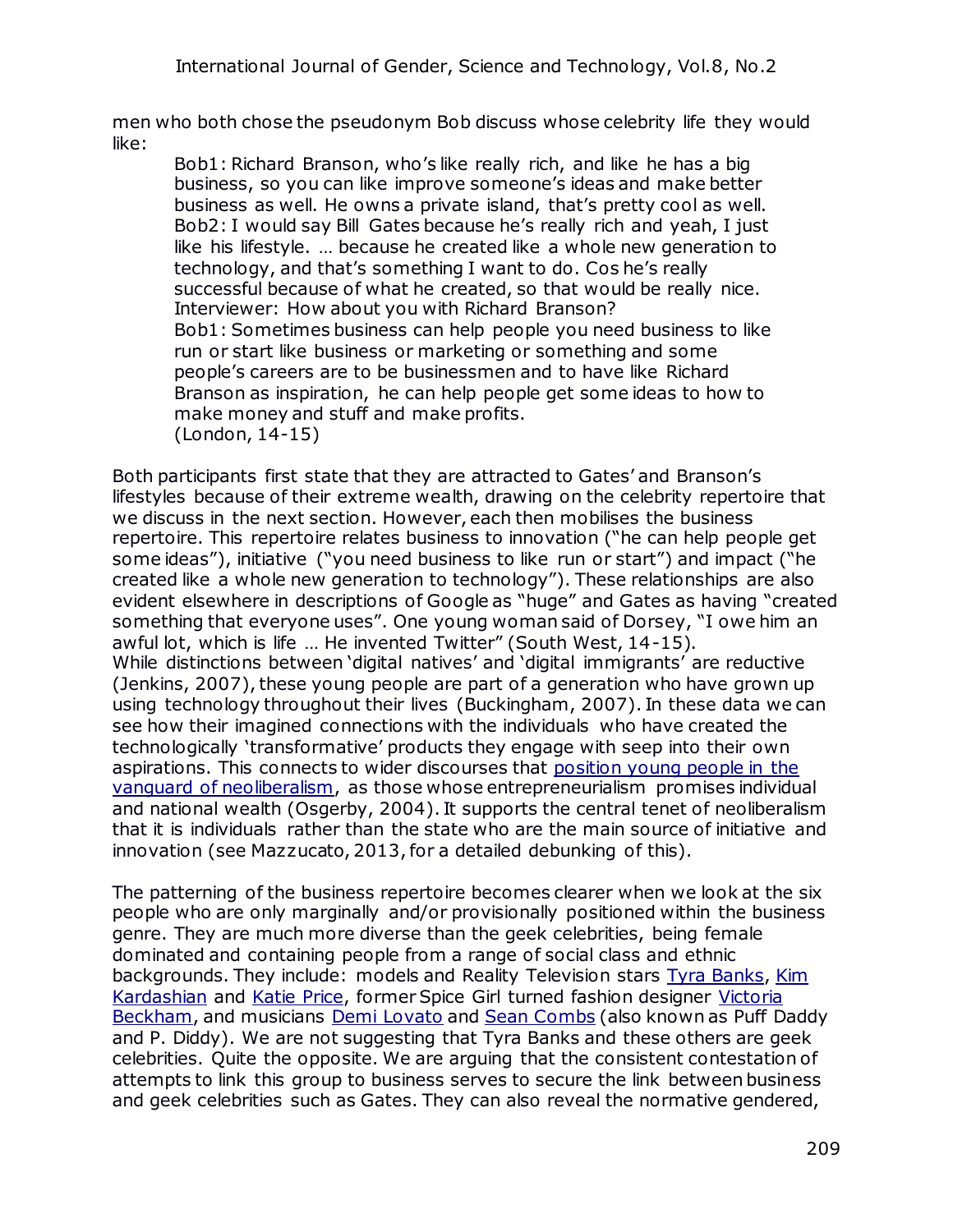classed and racialised dimensions of this label.

In the group interviews, drawing on the business repertoire was a way to position celebrities as legitimate aspirational figures. For example, Kirsty, explaining why she admired Price, positions her as having business acumen: 'even though she's known for her botox and … obviously her boobs are massive … I think that she has got a good head on her, and she knows how to make money, and how to create a business" (Manchester, 14-15). Kirsty's framing suggests that she is aware that respecting and valuing Price as a businessperson is difficult and needs to be justified because of Price's associations with the 'excessive' working-class feminine body, via "botox and … boobs" that are "massive" (Skeggs, 2004) and which locate her in opposition to the masculinised realm of business. Indeed, within our wider dataset, the use of the business repertoire to give value to such celebrities was often contested, as in these two extracts:

Makavelli: He [Combs] made his own water, his own alcohol line, clothing line, as well as music he is like successful. Snoop: Then he made, I mean he made the Big Mac as well for Biggy. Sasha: Really? Snoop: It say Big Mac on it, because he's B.I.G, Biggy. We're told he is B.I.G, Big Mac, you know. Edward: Seriously? Snoop: Yeah. (London, 16-17)

Ally: She's [Price] not talented in any way, is she? Mavie: She's got a good business. Ally: Huh? Mavie: She's got a good business. Ally: Huh? Mavie: She's got a good business. Luigi: Yeah, she's made a lot for herself, even though she Ally: Yeah, she's got a good business, but is it her that created it? And is it her that done all the stuff? No. Mavie: Yeah, for her kids. Ally: She's not a businesswoman, I'm telling you know, Katie Price is not a businesswoman. Mavie: She owns Mamas and Papas. Ally: Sorry? Mavie: Do you know, Mamas and Papas. David: She, really? Mavie: Yeah, that's her business. Ally: Yeah, she can own it, but, I think, oh, she's not a businesswoman, she's pathetic, honestly. David: Did she make, or did she buy it? Mavie: No, she made it all. (London, 16-17)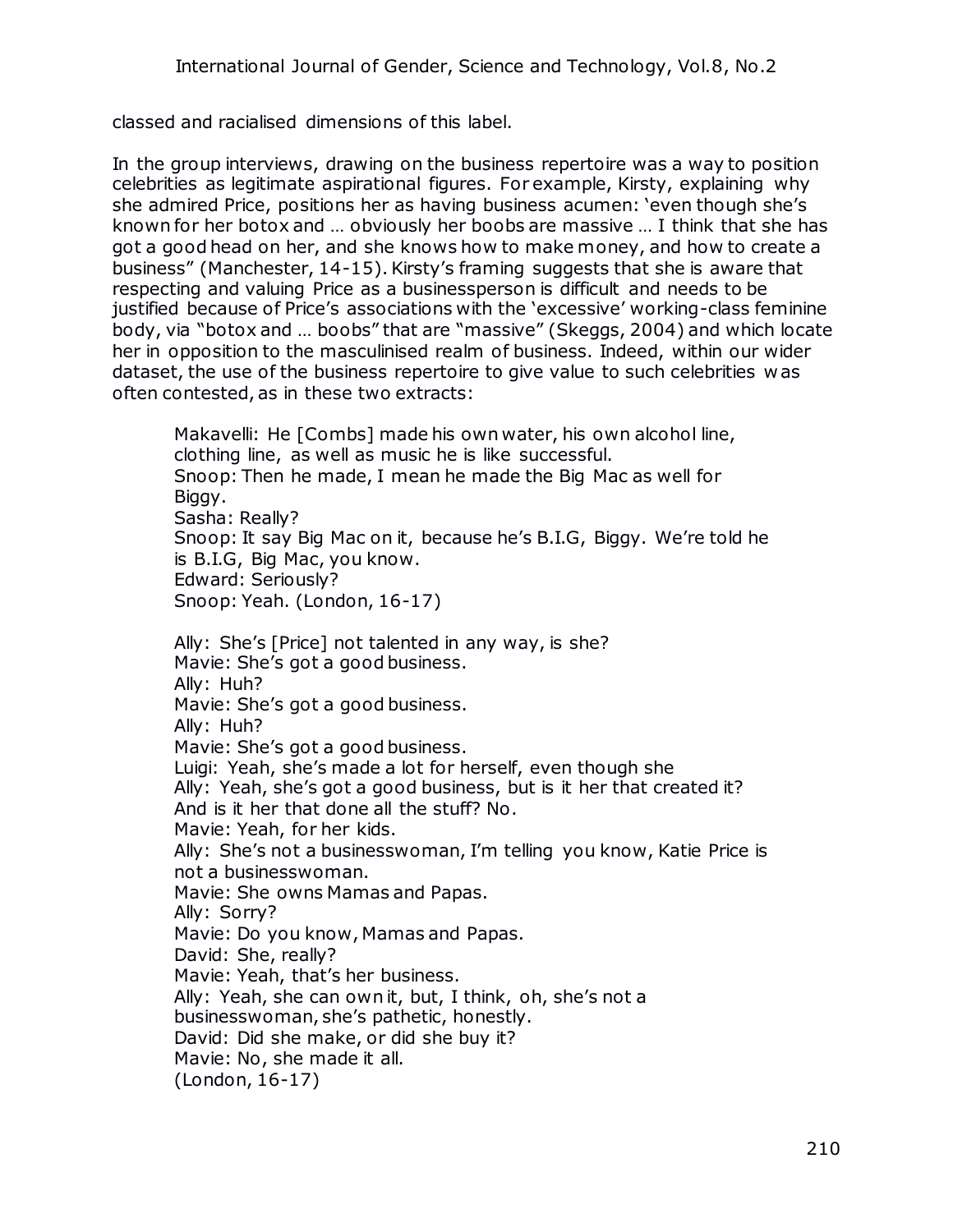The claims that Combs and Price are businesspeople draw on inaccurate information: [Combs is unconnected with the Big Mac](http://www.chacha.com/question/did-p-diddy-really-make-up-the-big-mac-at-mcdonalds) and [Price is unconnected with](http://www.mamasandpapas.com/about_us/)  [Mamas and Papas.](http://www.mamasandpapas.com/about_us/) However, similar inaccuracies occur frequently in our data, often passing unremarked. What is important here is how the constructions of Combs and Price as businesspeople are strongly disputed by others in the group. Sasha's "Really?" and Edward's "Seriously?" question Combs' positioning and the challenges to Price's are even more strident. Ally three times indicates that he fails to hear Mavie ("Huh?", "Huh?", "Sorry?") when she mentions Price's business credentials, and twice insists that she is "not a businesswoman". David and Ally both question Price's right to be so classified for owning a business: "but is it her that created it?", "did she make it or did she buy it?". This offers a striking contrast to the discussion of Branson and Gates above where their creativity, business acumen and entrepreneurship went unquestioned. Elsewhere, Ally also speaks about Price taking excessive holidays and pursuing an easy route to fame through modelling (Mendick, Allen, & Harvey, 2015). The refusal to see Price and the other women in this group as authentic businesspeople is less about their femaleness per se than specific markers of 'bimbo' and 'frivolous' which are associated with femininity but which also attach to some racialised male celebrities such as Combs, as blackness too historically aligns with body not mind, with idleness rather than initiative (Stinson, 2013).

In this section we have shown that there is an alignment of technology with business in young people's talk so that they treated as commonsense that geek celebrities were businesspeople, while contesting the inclusion of other figures in this group. The business repertoire is thus a crucial element in the way that the geek celebrity is constructed by young people. Through this repertoire they are associated with the positively-valued traits of initiative, innovation and impact. This is achieved in part through a series of oppositions between 'geek celebrities' and their Others: intellect vs vacuity, innovation vs unoriginality, initiative vs idleness, impact vs frivolity, masculinity vs femininity. They relate to a gendered overarching opposition of the 'serious' field of business against the 'trivial' field of celebrity (Negra & Holmes, 2008). Yet despite this opposition to celebrity, a celebrity repertoire is key to how young people constructed them.

## **THE CELEBRITY REPERTORE: WEALTH, POWER AND THEIR LEGITIMATION**

The second interpretive repertoire of geek celebrity centres on their perceived wealth and power. As for Bob1 and Bob2 in the extract above, many young people described these as desirable aspects of the geek celebrity lifestyle. For example, when asked by the interviewer whose job they want, Bruce grabs the piece of paper carrying Sugar's name, says "You're fired" (Sugar's catchphrase from the BBC's *The Apprentice*) and explains: "he's got a lot of money, he's got a lot of power, and he's a Lord now" (London, 16-17). However, such instances of young people expressing aspirations to celebrity lifestyles were rare in our data. Overall, in our study, as in other research, money and status operate as moral issues (Harvey, Allen, & Mendick, 2015; Sayer, 2005). In terms of their own future, most young people in the individual interviews spoke about the desirability of having enough to get by rather than being rich. In group interviews there were frequent criticisms of the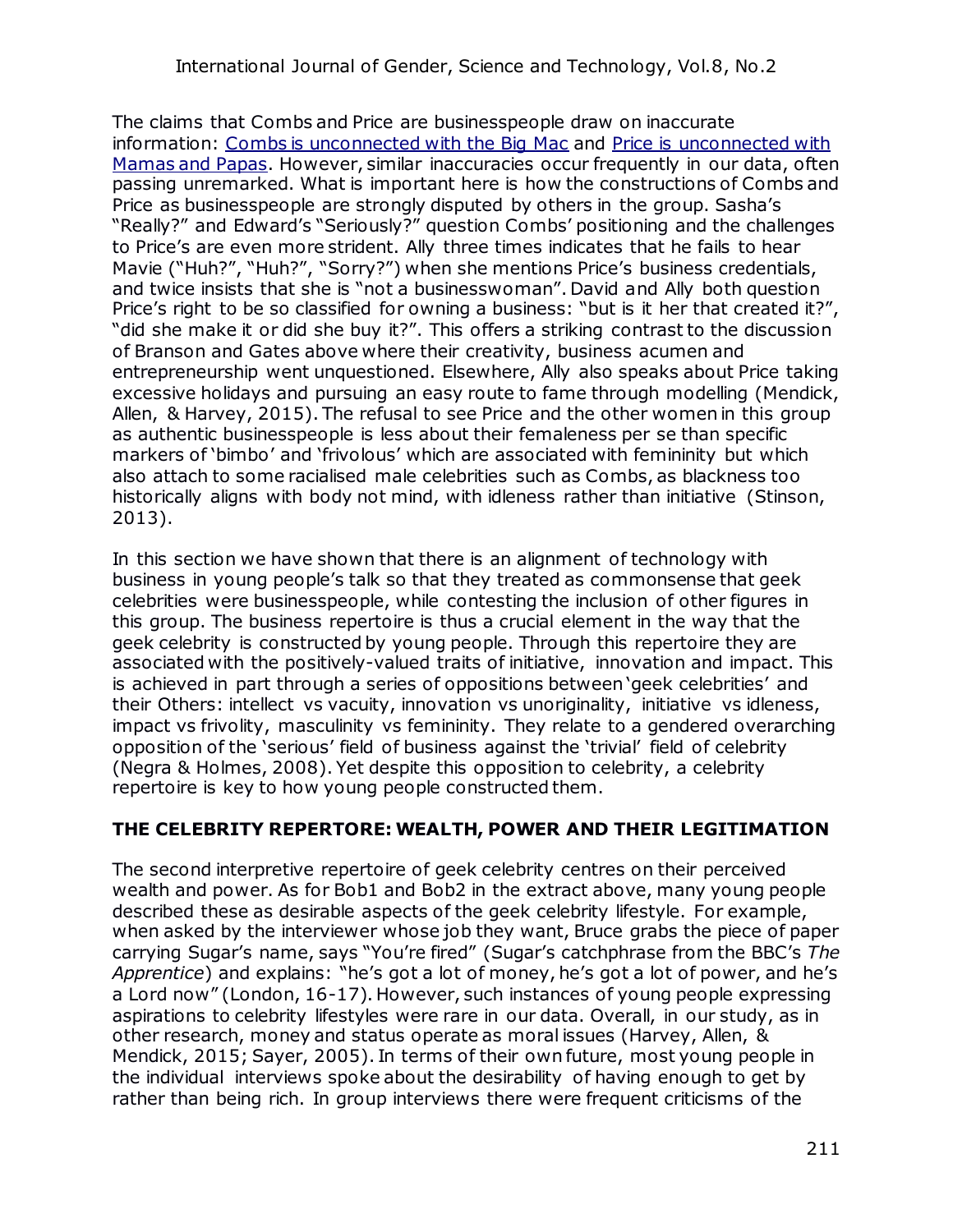'excessive' salaries earned by footballers, including comparisons between these wages and those of soldiers. Celebrities' vast wealth and power raise questions of inequality and so have to be justified within young people's celebrity talk (Billig, 1992; Harvey, Allen, & Mendick, 2015) This explains why, in the small number of cases when such 'illegitimate' desires for wealth do surface, they are more often articulated in relation to geek celebrities than others, because in such cases they can be legitimised by other factors. Geek celebrities acquire value through the business repertoire of initiative, innovation and impact, and through the intelligence and authenticity that are part of the geek repertoire discussed in the next section. But specifically, wealth and power are directly legitimised through discussion of geek celebrities' perceived 'ethical' use of their resources via well-publicised philanthropy (Harvey, Allen, & Mendick, 2015; Littler, 2015). This is the third crucial element of the celebrity repertoire. As with the business repertoire it links to wider neoliberal discourses that advocate the replacement of state support by private philanthropy (Littler, 2015; Ouellette & Hay, 2008).

In all but one case, young people's mention of Gates' wealth is accompanied by mention of his charity work. This extract is typical:

Interviewer: Okay well if you were going to design a perfect celebrity... Homer: Oh what's his name, the guy who made the computers, [some laughter] Bill Gates. … Oh he's like a beast, he's got loads of money. Jack: He's good as well. Homer: He gives it away for free. (London, 14-15)

The use of "beast" to describe Gates links his wealth to masculinity via animal imagery, while his goodness connects to the mastery of patronage (Walkerdine, 1988). In the quotation below, Gates being "the richest man in the world" sits directly alongside donating "billions and billions of dollars to Africa":

Dave: Bill Gates has donated around 50% of his earnings across his life. To Africa. And that's a lot. … Cos he was worth, pretty much the richest man in the world, second. … he's donated billions upon billions of dollars to Africa. … Bill Gates stands out, but that's because he donates money to charity. … He stands out for the right reasons. (Manchester, 14-15)

Here the global economic inequalities that Gates' position embodies (as part of [the](http://www.theguardian.com/society/2014/sep/15/how-super-rich-got-richer-10-shocking-facts-inequality)  [growing super rich\)](http://www.theguardian.com/society/2014/sep/15/how-super-rich-got-richer-10-shocking-facts-inequality) are superseded by his charity work so that finally, he is judged as "stand[ing] out for the right reasons". Geek celebrities were not the only ones praised for their philanthropic work. However, Gates secured nine mentions for this – more than double that of any other celebrity.

As with the business repertoire, the celebrity repertoire operates through gendered oppositions. These are evident in this next passage: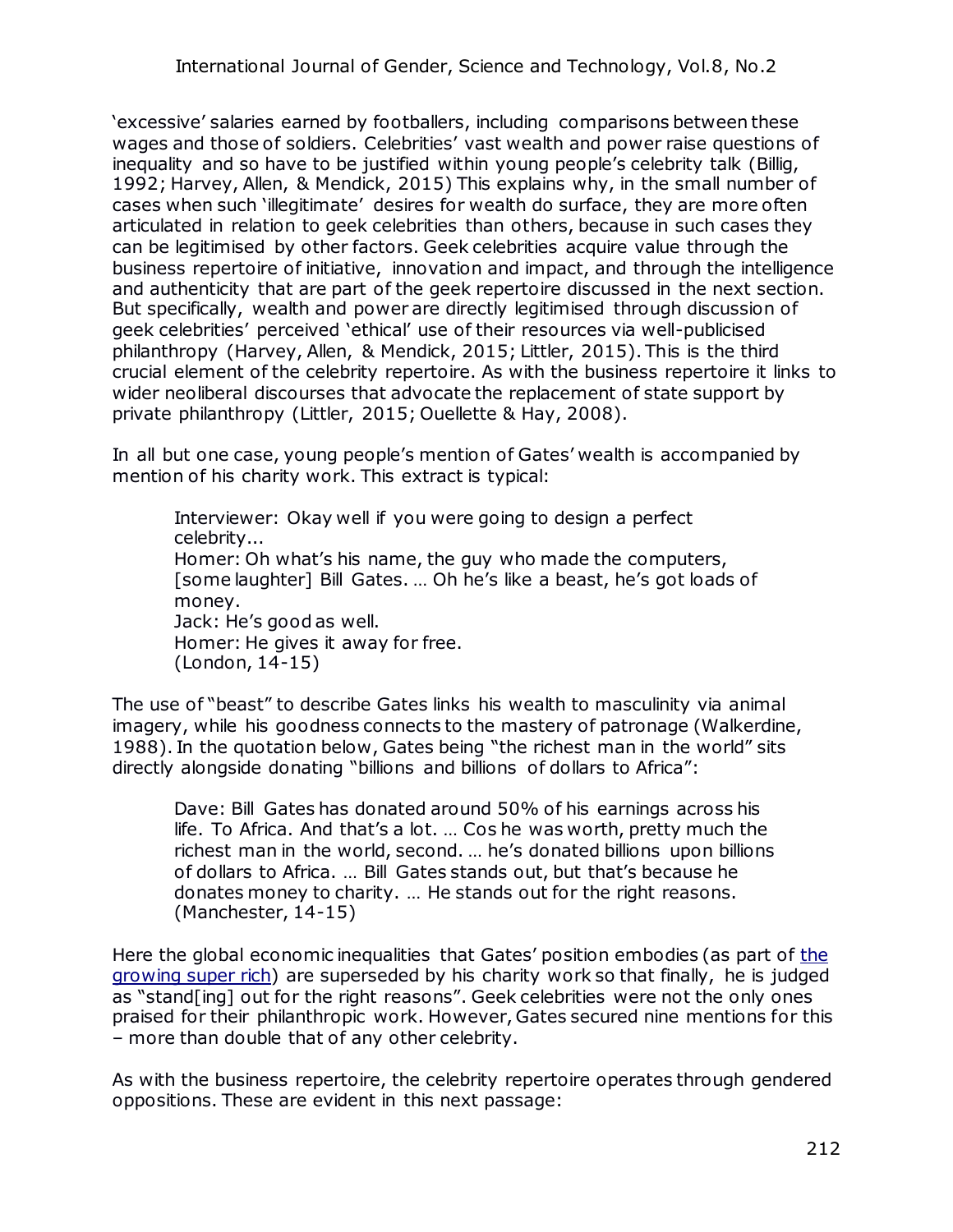David: But doesn't every celebrity … if they get loads of money, they just waste it?

Luigi: No.

Mavie: No, not Alan Sugar. [laughter] Sorry, but he's like...

Ally: He's a good role model.

David: Yeah.

Ally: Cos he only got one GCSE at school, and he could still, that gives other people young people who are maybe not as clever as others a lot of hope, because if he only got one GCSE at school, and he still becomes a er multi-millionaire.

David: Basically an entrepreneur. They're good role models, and they're celebrities.

Mavie: Who's the guy that owns Virgin?

David: Richard Branson.

Mavie: Yeah, him.

Ally: He's also a good role model, because er when that Virgin accident happened with the train, he came right from holiday straight away to go and see what happened, because obviously it was his company. And if you were a bad person you wouldn't, you would stay on holiday, whereas he didn't.

Interviewer: Yeah. So you think businesspeople generally are more, are better role models than sports people, is that?

Ally: Yeah. Because they're usually brought up in the right manner, ain't they, because that's how they got there in the first place. Because when you're a footballer you basically just dive into loads of money. Whereas if you're a businessman you have to work your way up to earn that money. (London, 16-17)

In this discussion, Branson and Sugar (and all entrepreneurs) are positioned as "good role model[s]", who demonstrate responsibility. By implication, they are contrasted with other celebrities, such as Price, the discussion of whom among the same group of young people was analysed in the previous section. In general, celebrities from modelling and reality television are constructed as undeserving and worthless (Allen & Mendick, 2012). Similarly, Branson and Sugar's route to celebrity is highly valued "if you're a businessman you have to work your way up", associated with initiative and dedication. Their behaviours and routes to fame are explicitly counterposed to those of footballers who are "bad" and "waste their money". As David's comment about celebrities generally wasting money suggests, and as noted earlier, 'excessive' and 'undeserved' wealth was seen negatively by young people. However, being a "multi-millionaire" is constructed positively in the above discussion, as was Branson's "own[ing] a private island" in an earlier extract, when they are attached to business*men* because they are seen as examples of "earn[ing] that money", rather than "just div[ing] into loads of money" as, largely working-class, professional footballers are positioned as doing.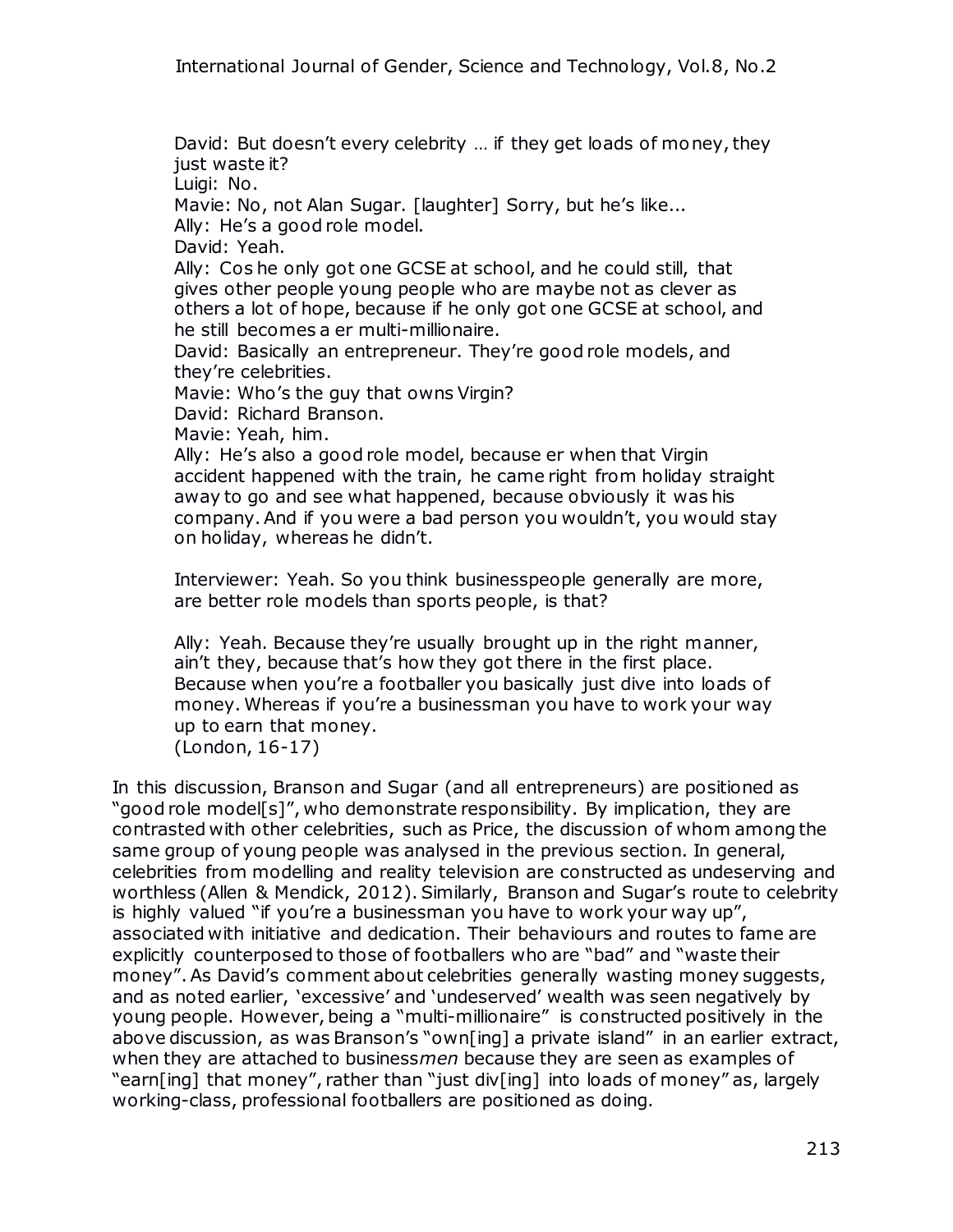In this section we have shown that wealth and power are central to how young people construct the geek celebrity. These facets are given as reasons to dislike many celebrities who young people view as undeserving of them. In contrast, this group are seen to merit their money and status as a reward for their initiative, innovation and impact and because they are seen to use these responsibly, to improve the world around them. Intelligence is also key to constructing them as deserving of their celebrity. In the next section we look at this trait as central to the geek repertoire.

#### **THE GEEK REPERTOIRE: SOCIAL AWKWARDNESS AND NATURAL INTELLIGENCE**

We can see the geek repertoire most clearly in the 51 individual interviews where we asked young people to imagine that Gates and 11 other celebrities were their age and attended their school. Here we find Gates' perceived asociality and intelligence intertwined in the talk of both the 12 participants who said they would try to avoid him and the 15 who said they would try to befriend him. In this section we look at each of these groups in turn, and suggest that the gender of the speaker impacts how they position themselves in relation to the geek repertoire.

All those interviewees who said they would try to avoid Gates in school talked about his social awkwardness. The four male participants offered only brief comments. For example, Tom joked, "he'd be always in the computer room at lunch-time" (South West, 14-15). In contrast, the female participants' longest discussions of Gates came from this group and were negative. The amount of talk signals the importance of distancing from Gates for some young women. For example:

Olivia: I'm not sure if he'd be friendship type, I think he'd be a bit awkward … how he got into computers I think was not having a social life at school, and spending all his time in the computer room doing computer stuff. [laughter] So I think he would, I don't know if we'd have much in common. … I think he must have done brilliantly in like science and maths, but I have a feeling maybe he didn't do so well in something like English. Like I think quite a lot of really sciencey people just don't really care about English and history, and things like that. … I have a feeling Bill Gates would have been off doing his own thing studying his maths, and stuff like that. Rather than being concerned about, you know, going to parties and having friends. (South West, 16-17)

Lise: I think he would probably be just a loner. … He seems geeky. … He could be the ICT thing. Because there are some students who are good in ICT and they help teachers to do things. And some of the staff in our school say that well, if you need help you can ask this student because he'll be able to help you or she'll be able to help you.

(London, 14-15)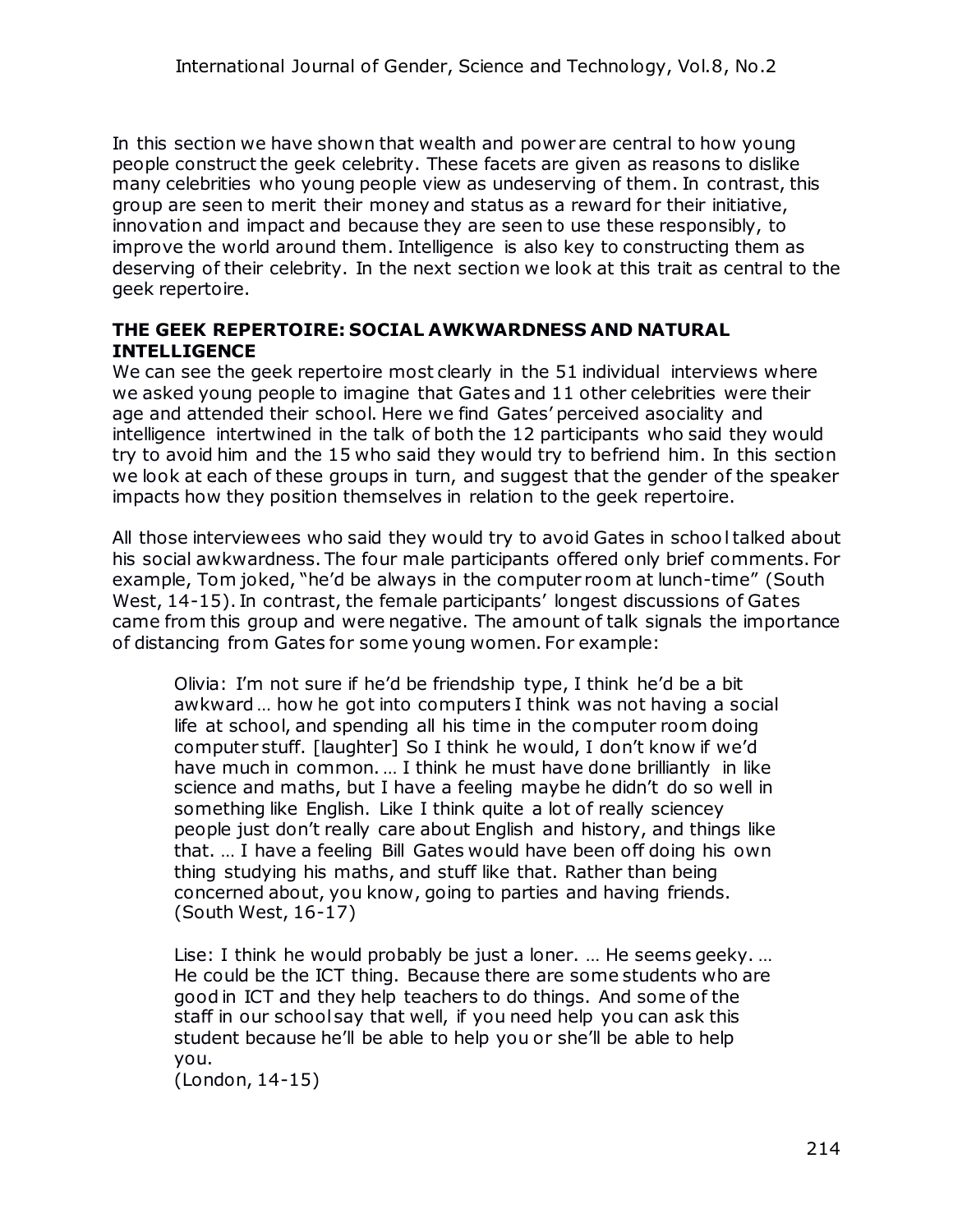Although only Lise explicitly uses the term "geeky" to convey Gates' social awkwardness, we can see key aspects of this in both extracts. In Lise's and Olivia's imaginings, schoolboy Gates is "a loner" who does "not hav[e] a social life". Olivia also draws on ideas of a gendered opposition between science/mathematics and arts/humanities subjects (Thomas, 1990) to portray Gates as different from her: someone with whom, as an aspiring lawyer, she would not "have much in common". We can also see Olivia and Lise associate him with great intelligence describing him as doing "brilliantly in like science and maths" and, in a strangely dehumanising phrase, "be[ing] the ICT thing" to whom teachers defer. Olivia, like Tom, mentions the amount of time Gates occupies in the computer room, connecting to stereotypes of geeks who spend their free time indoors rather than outside and with computers rather than people. This stereotype suggests that Gates is there in order to discover and then indulge his enthusiasm for coding rather than because he needs to work hard (Lupton, 1995). This idea, that his success comes from 'natural intelligence' rather than 'hard work', comes through more clearly in the talk of those who said they would try to befriend Gates.

In contrast to the Gates avoiders, the group of 15 interviewees who said they would want to befriend him in school is male-dominated. Two of the (just) five young women in this group gave gaining help with school work as their only reason for wanting him as a friend, and one was drawn by his wealth. Geekiness and nerdiness occurred in the talk of the young men in this group, but this time operated as a point of connection. For example, Rick, drew on the geek and the celebrity repertoires saying, "he's a bit of a nerd and I've got that side to me so that would be quite fun to talk about, and obviously he became a very wealthy man" (London, 16-17). Meanwhile Edward drew on the geek and business repertoires, linking his attraction to Gates to his coding successes, explaining, "I'm a bit of a computer geek. … He's made Microsoft and Windows, and all these amazing things. So I'd love to be friends with him" (London, 16-17). However, he also questioned the possibility of a deep friendship with Gates, suggesting again his asociality: "We'd share interests, probably speak a lot, but I'm not sure if we'd be good friends".

In this next extract, we can see all three repertoires together: Dave: Probably Bill Gates [is my favourite celebrity] just because it's a lot of effort to make a computer company that's been running for all these years and he's rich, it's become the most successful company ever. … I am not really interested in celebrities. I'm more interested in what they do than who they are. Like for example, Bill Gates, I'm more interested in his computers than himself. He's a good guy, and he's rich and he's really smart, but I'm not really interested in him as much as his computers. (Manchester, 14-15)

Gates being "really smart" and "his computers" underlines his appeal to someone like Dave who is "not really interested in celebrities" and in the group interview, had described reality television stars as "the bottom of the celebrity pit". The most explicit articulation of Gates' 'natural intelligence' came from Boo: Boo: I think he has probably gone beyond structured education, intelligence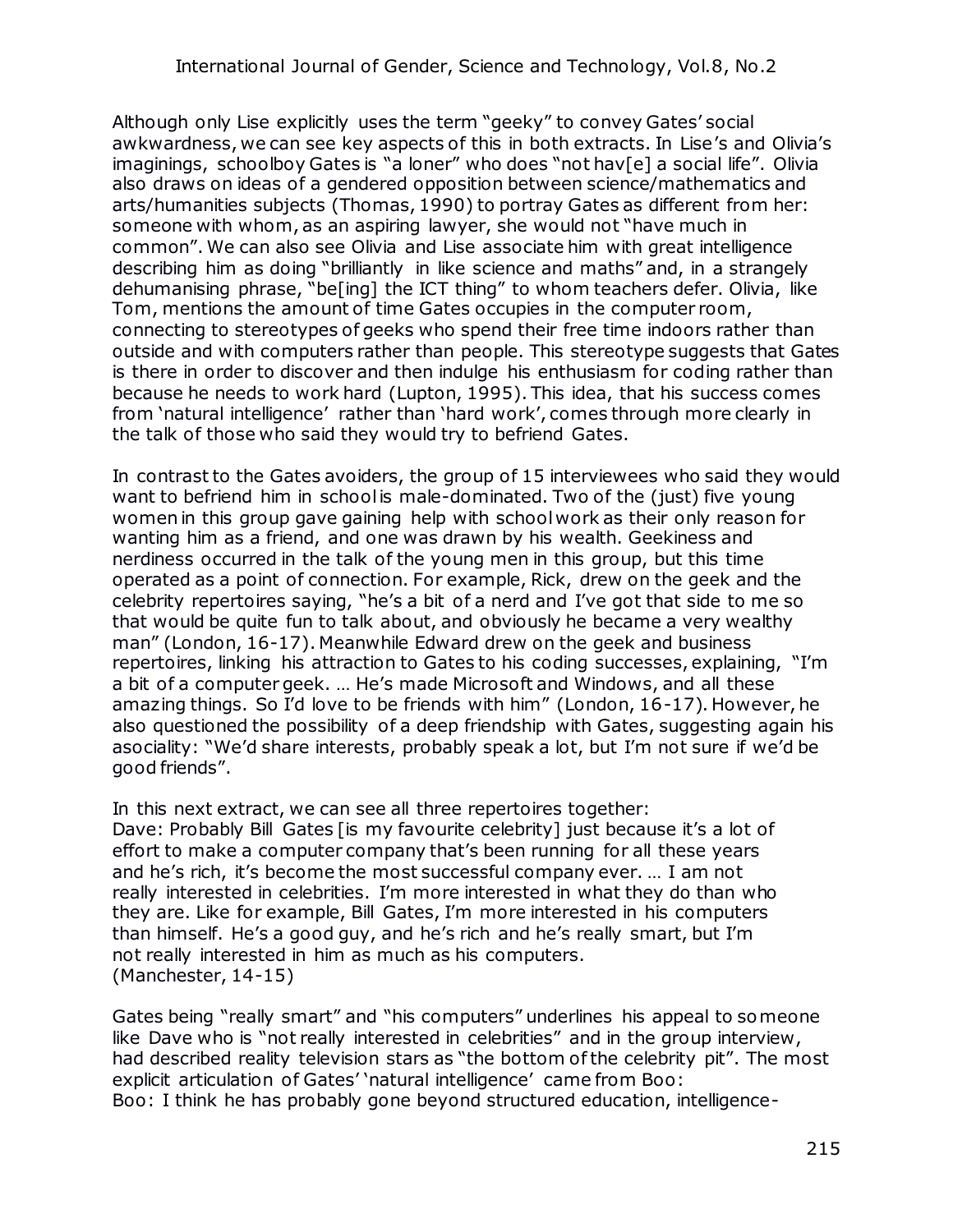wise, and would be someone who would never actively work, would do the minimum. And if asked a question, he would always know the answer. The teacher would be trying to point him out as someone who doesn't listen. And I think he is probably the type of person who is cleverer than the teacher … you would probably find it a bit arrogant, but in another way you would admire it and want to be like that. (Manchester, 16-17)

Boo describes Gates as "cleverer than the teacher", having an intelligence that places him "beyond structured education". What is important is Gates' avoidance of active work and visible effort. Máirtín Mac an Ghaill (1994) in his study of school masculinities argued that the only acceptable way for middle-class young men to succeed in school is through 'effortless achievement', with 'hard work' positioned as the province of the 'less able'. Boo, who admits to admiration and "want[ing] to be like that", was high achieving and produced himself, within the interview, as antithetical to schooling's rules and regulations.

Although the use of the business and celebrity repertoires was dominated by young men particularly within the group interviews, it is in the use of the geek repertoire that we find the strongest gender differences. As we have shown in this section, young women are more likely to draw on this to distance themselves from technological career aspirations while young men are more likely to draw on this to align themselves with these new technology worker identities. We can understand why Olivia, Lise and some of the other girls go to such lengths to distance themselves from Gates, if we look to other research showing the tensions between geekiness and normative femininities. For example, writing about science, Louise Archer and colleagues (2012, p.181) argue that the subject's associations with geekiness mean that it "appears by default as an imagined space that is incompatible with girls' performances of popular/desirable hetero-femininity". Varma (2007) found that, for women who had chosen to study computing at university and who then leave their courses, geek culture had less impact on ethnic minority than on white women's decisions to 'drop out'. However, we found no clear differences by ethnicity among the female participants in this school-aged group. These gender differences provide a powerful caution to those seeking to use geek celebrities to market coding to young people.

## **CONCLUSIONS**

This paper opened with a discussion of the prominent appearance of global celebrities within recent campaigns to raise awareness of coding among young people. The visibility of celebrities promoting coding to young people has continued, and arguably intensified, since 2013 in England with the implementation of the new computer science curriculum. But the main celebrities who feature within these campaigns and their discursive patterning continues to follow the patterns identified in the analysis presented here.

Given the growing national and international investment in encouraging young people to take up careers based in coding, we urgently need gender critical work on how these careers are understood by young people. We have contributed to this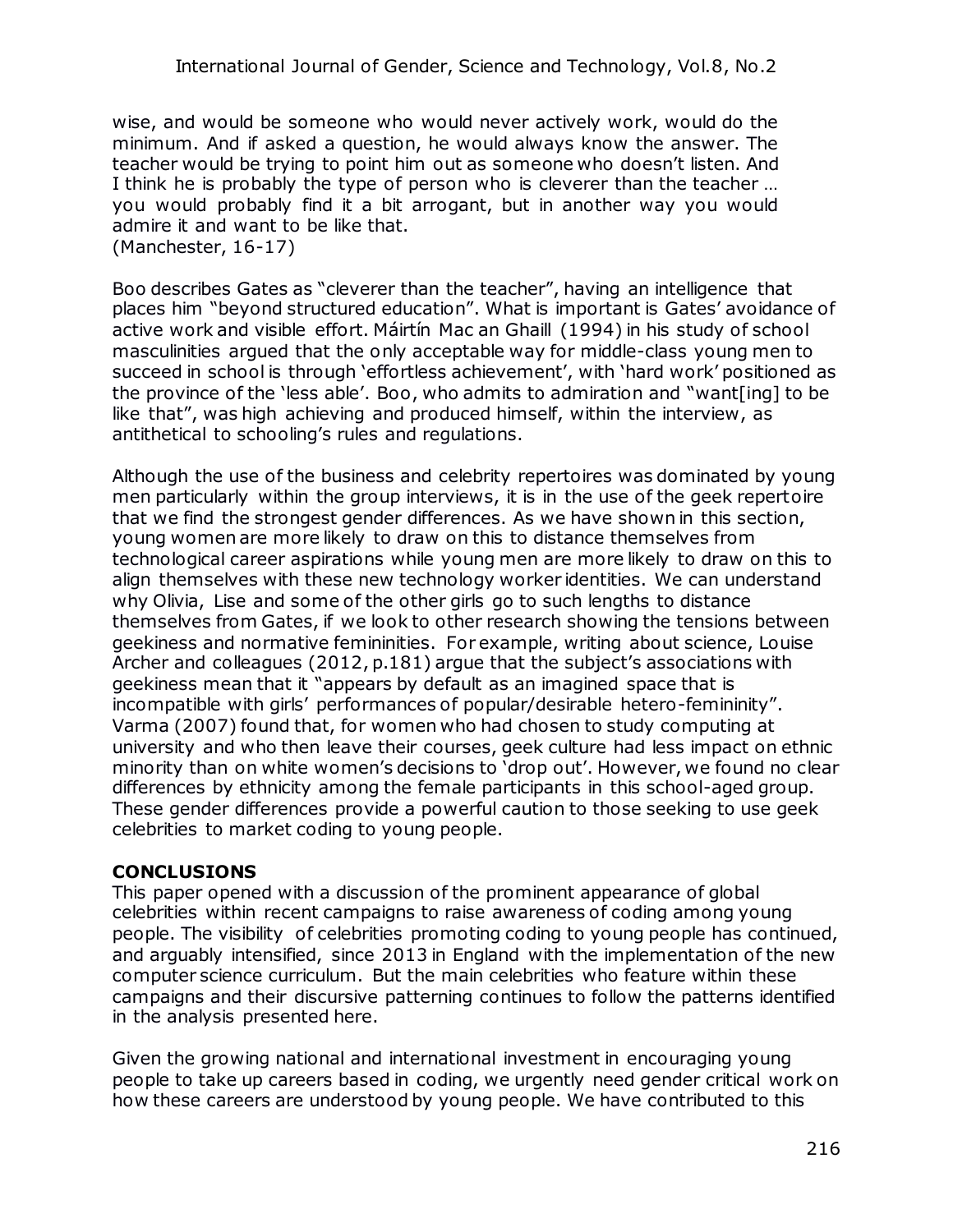task by identifying the emergent figure of the geek celebrity. This figure holds together contradictions. *He* is both inside of celebrity, through his wealth and status, *and* outside of 'vacuous' celebrity culture, through his talent and enterprise. He is both incredibly wealthy *and* incredibly generous. He has both a desirable lifestyle and intellect *and* an undesirable asociality. In holding together these contradictions, the geek celebrity serves to legitimise inequalities of wealth by supporting the myth of meritocracy: the idea that social rewards are distributed to those deserving of them (Littler, 2013).

In the analysis in this paper, we have focused on mapping out the contours of the geek celebrity as a new discursive formation. However, our data on the different ways that young women and young men positioned themselves in relation to the business, celebrity and geek repertoires, suggest the importance of looking at how these figures shape – if at all – young people's actual choices and transitions within education and from education and into the labour market. Beyond the use of geek celebrities in the coding campaigns discussed in the introduction, there is an emphasis on 'role models' in educational programmes and policies encouraging young people to pursue all STEM subjects. We need to know more about how such role models might inform what choices young people make about possible and desirable pathways. We cannot say what career choices the 148 young people involved in our study will make but we see important patterns in the gendering of how these celebrities and the associated new worker identities are constructed by them.

#### **ACKNOWLEDGEMENTS**

We are grateful to the ESRC for funding this research (Project Reference: ES/J022942/1), to the participants at six schools who shared their views with us and to their teachers who facilitated the research. We presented some of the ideas in this paper at Sheffield Hallam University and benefited greatly from the feedback we got from people there. The project has an active and supportive advisory group, one member of which, Becky Francis, gave perceptive comments on an earlier draft of this article as did the members of Brunel's Education, Identities and Social Inclusion Research Group. Finally, we would like to thank our thoughtful anonymous reviewers and the journal editor's patience in waiting for our revised version in response to these.

## **REFERENCES**

Abbate, J. (2012). *Recoding Gender: women's changing participation in computing*. Cambridge, MA: The MIT Press.

Allen, K. & Mendick, H. (2012). Young people's uses of celebrity: class, gender and 'improper' celebrity. *Discourse: studies in the cultural politics of education 34(1)*, 77-93. http://www.tandfonline.com/doi/abs/10.1080/01596306.2012.698865

Allen, K. & Mendick, H. (2013). Keeping it real? Social class, young people and authenticity in reality TV. *Sociology 47(3)*, 460-476. http://soc.sagepub.com/content/early/2012/08/30/0038038512448563

Archer, L., DeWitt, J., Osborne, J., Dillon, J., Wills, B. & Wong, B. (2012). 'Not girly, not sexy, not glamorous': primary school girls' and parents' constructions of science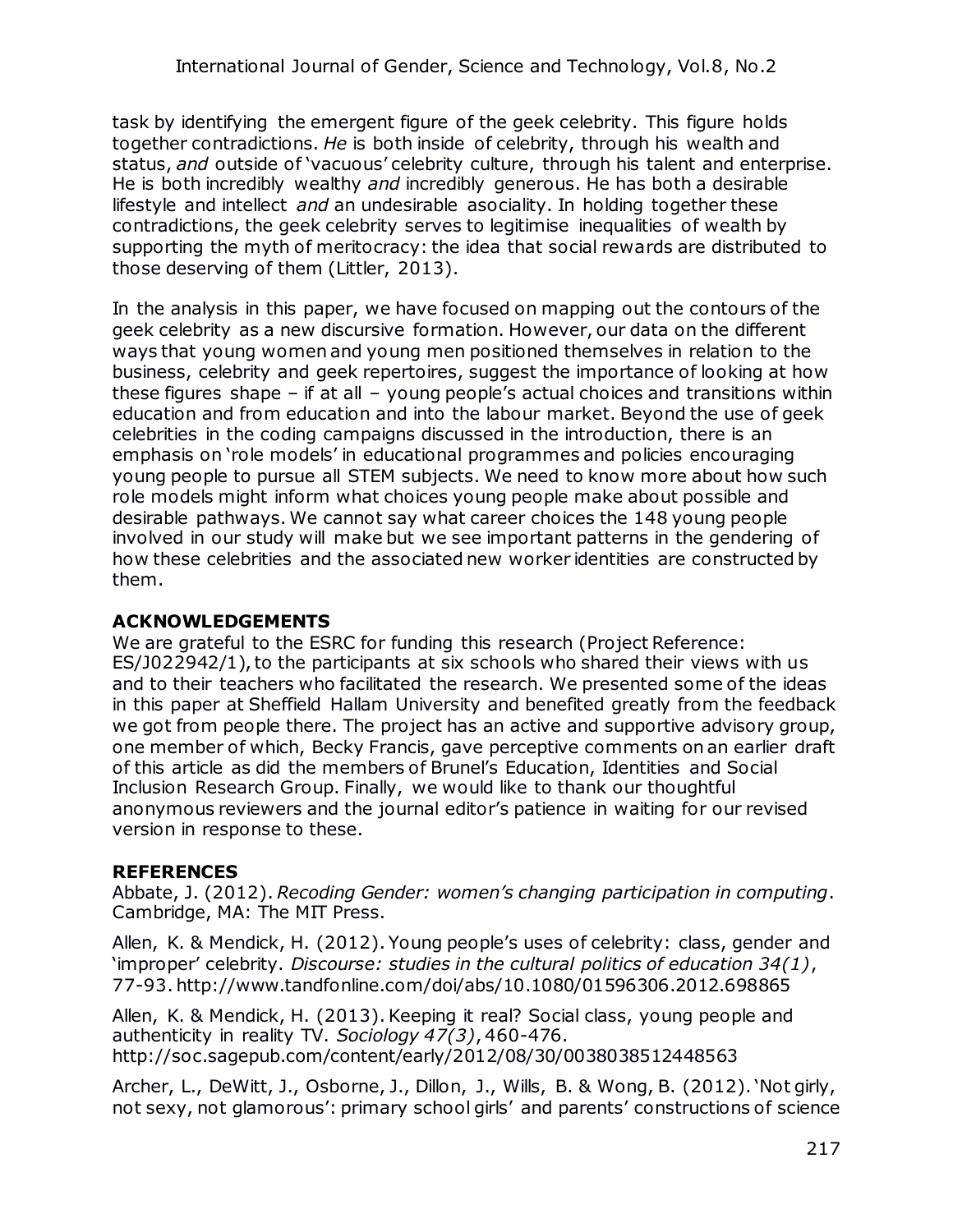aspirations. *Pedagogy, Culture and Society 21(1)*, 171-194. http://www.tandfonline.com/doi/pdf/10.1080/14681366.2012.748676

Billig, M. (1992). *Talking of the royal family*. London: Routledge.

Buckingham, D. (2007). *Beyond technology: children's learning in the age of digital culture*. Cambridge: Polity.

Bury, R. (2011). She's Geeky: The Performance of Identity among Women Working in IT. *International Journal of Gender, Science and Technology 3(1)*, 33-53. http://genderandset.open.ac.uk/index.php/genderandset/article/viewArticle/113

Butler, J. (1990). *Gender trouble: feminism and the subversion of identity*. London: Routledge.

Byrne, E. (1993). *Women and science: the snark syndrome*. London: Falmer.

Clegg, S. (2001). Theorising the machine: gender, education and computing. *Gender and Education 13(3)*, 307-324.

Davies, B., & Harré, R. (1990). Positioning: The Discursive Production of Selves. *Journal for the Theory of Social Behavior 20(1)*, 43-63.

Derrida, J. (2002/1981). *Positions*. London: Continuum.

DfES (2006). *The Supply and Demand for Science, Technology, Engineering and Mathematics Skills in the UK Economy*. London: DfES.

Foucault, M. (1972). *The archaeology of knowledge*. London: Routledge.

Gill, R. (2002). Cool, creative and egalitarian?: exploring gender in project-based new media work in Europe. *Information, communication and society 5(1)*, 70-89. http://eprints.lse.ac.uk/2446/

Haran, J., Chimba, M., Reid, G., & Kitzinger, J. (2007). *Representing women scientists in film and television drama, dramadoc and documentary*. Bradford: UKRC. http://www.cardiff.ac.uk/jomec/resources/Haran\_Report\_3.pdf

Harvey, L., Allen, K. & Mendick, H. (2015). Extraordinary acts and ordinary pleasures: Rhetorics of inequality in young people's talk about celebrity. *Discourse & Society 26(4)*, 428-444. http://das.sagepub.com/content/26/4/428.full.pdf+html

Jenkins, H. (2007). *Reconsidering Digital Immigrants…* Retrieved 31 July 2015, from http://henryjenkins.org/2007/12/reconsidering\_digital\_immigran.html

Kunyosying, K., & Soles, C. (2012). Postmodern geekdom as simulated ethnicity. *Jump Cut 54*, http://www.ejumpcut.org/archive/jc54.2012/SolesKunyoGeedom/.

Littler, J. (2013). Meritocracy as Plutocracy: The Marketising of 'Equality' Under Neoliberalism. *New Formations 80/81*, 52-72[. http://openaccess.city.ac.uk/4167/](http://openaccess.city.ac.uk/4167/)

Littler, J. (2015). The New Victorians? Celebrity charity and the demise of the welfare state, *Celebrity Studies 6(4)*, 471-485.

Lupton, D. (1995). The embodied computer/user. In M. Featherstone & R. Burrows (Eds.), *Cyberspace, cyberbodies and cyberpunk: cultures of technological*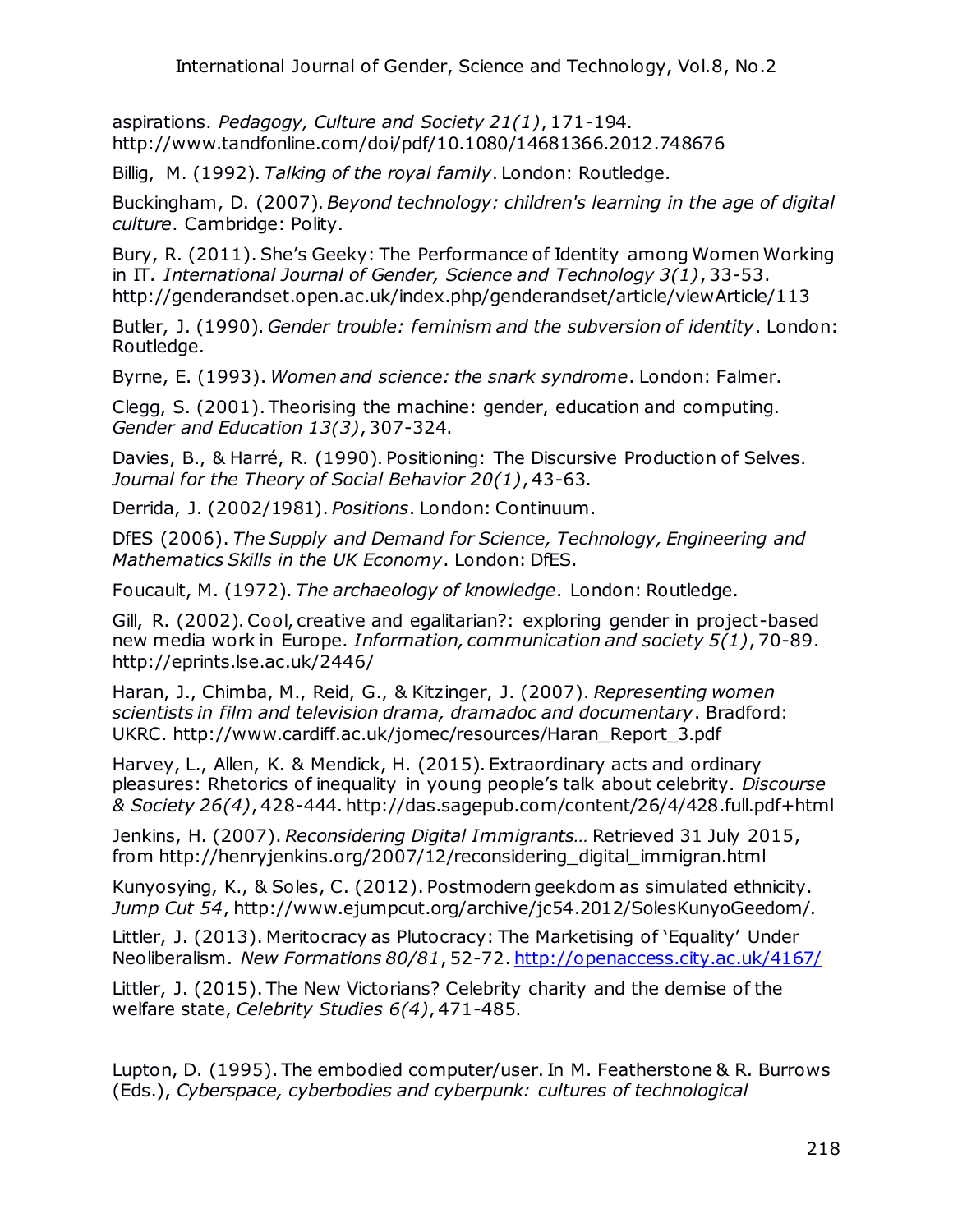*embodiment* (pp. 97-112). London: SAGE.

Mac an Ghaill, M. (1994). *The making of men: masculinities, sexualities and schooling*. Buckingham: Open University Press.

Mazzucato, M. (2013). *The entrepreneurial state: debunking public vs private sector myths*. London: Anthem Press.

McGuigan, J. (2008). Apprentices to cool capitalism. *Social Semiotics 18(3)*, 309- 319. http://www.tandfonline.com/doi/pdf/10.1080/10350330802217089

Mendick, H. (2006). *Masculinities in mathematics*. Maidenhead: McGraw-Hill Education.

Mendick, H., Allen, K. & Harvey, L. (2015). 'We can get everything we want if we try hard': Young people, celebrity, hard work. *British Journal of Educational Studies 63(2)*, 161-178.

http://www.tandfonline.com/doi/pdf/10.1080/00071005.2014.1002382

Moreau, M.-P., Mendick, H., & Epstein, D. (2009). Constructions of mathematical masculinities in popular culture. In E. Watson (Ed.), *Pimps, wimps, studs, thugs and gentlemen: essays on media images of masculinity* (pp. 141-156). Jefferson, NC: McFarland Publishers.

Negra, D., & Holmes, S. (2008). Introduction: Going cheap? Female celebrity in reality, tabloid and scandal genres. *Genders Online 48*, http://www.iiav.nl/ezines/IAV\_606661/IAV\_606661\_2010\_52/g48\_negraholmes.ht ml.

O'Keeffe, M. (2013). Lieutenant Uhura and the Drench Hypothesis: Diversity and the Representation of STEM Careers. *International Journal of Gender, Science and Technology 5(1)*, 4-24.

http://genderandset.open.ac.uk/index.php/genderandset/article/viewArticle/265

Ouellette, L., & Hay, J. (2008). *Better living through reality TV*. Oxford: Blackwell.

Osgerby, B. (2004). *Youth Media*. London: Routledge.

Phipps, A. (2008). *Women in Science, Engineering and Technology: Three Decades of UK Initiatives*. Stoke-on-Trent: Trentham.

Potter, J., & Wetherell, M. (1987). *Discourse and social psychology: beyond attitudes and behaviour*. London: SAGE.

Prescott, J., & Bogg, J. (2011). Segregation in a male-dominated industry: women working in the computer games industry. *International Journal of Gender, Science and Technology 3(1)*, 205-227.

http://genderandset.open.ac.uk/index.php/genderandset/article/viewArticle/122

Said, E. W. (1995). *Orientalism: Western conceptions of the Orient*. London: Penguin.

Sayer, A. (2005). *The moral significance of class*. Cambridge: Cambridge University Press.

Skeggs, B. (2004). *Class, self, culture*. London: Routledge.